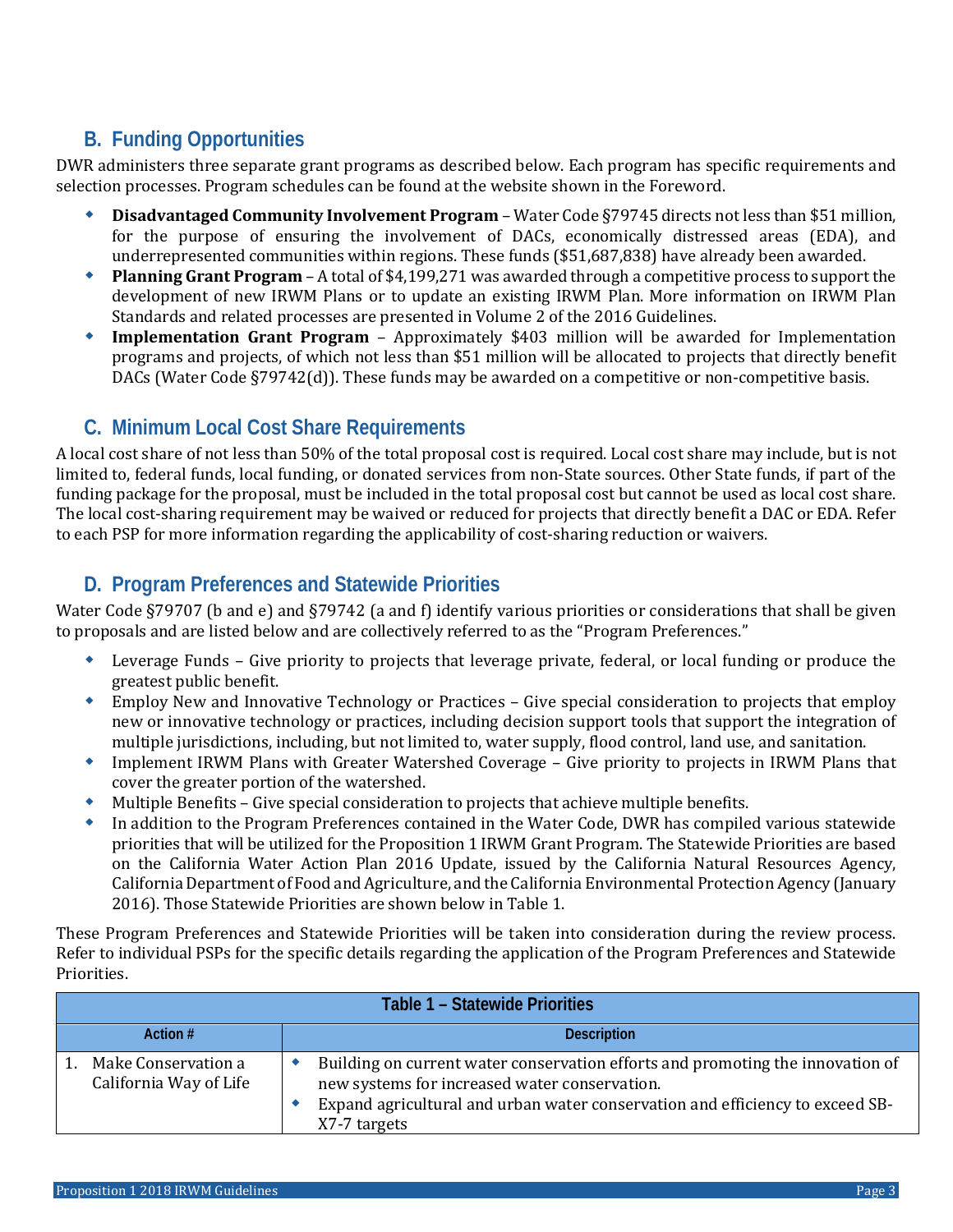| Table 1 - Statewide Priorities                                                                                  |                                                                                                                                                                                                                                                                                                                                                                                                                                                                                                                                                                                                                                                                    |  |
|-----------------------------------------------------------------------------------------------------------------|--------------------------------------------------------------------------------------------------------------------------------------------------------------------------------------------------------------------------------------------------------------------------------------------------------------------------------------------------------------------------------------------------------------------------------------------------------------------------------------------------------------------------------------------------------------------------------------------------------------------------------------------------------------------|--|
| Action #                                                                                                        | <b>Description</b>                                                                                                                                                                                                                                                                                                                                                                                                                                                                                                                                                                                                                                                 |  |
|                                                                                                                 | Provide funding for conservation and efficiency<br>٠<br>Increase water sector energy efficiency and greenhouse gas reduction capacity<br>٠<br>Promote local urban conservation ordinances and programs                                                                                                                                                                                                                                                                                                                                                                                                                                                             |  |
| 2. Increase Regional Self-<br>Reliance and Integrated<br>Water Management<br>Across All Levels of<br>Government | Ensure water security at the local level, where individual government efforts<br>۰<br>integrate into one combined regional commitment where the sum becomes<br>greater than any single piece.<br>Support and expand funding for Integrated Water Management planning and<br>٠<br>projects<br>Improve land use and water alignment<br>٠<br>Provide assistance to disadvantaged communities<br>Encourage State focus on projects with multiple benefits<br>Increase the use of recycled water<br>٠                                                                                                                                                                   |  |
| 3. Achieve the Co-Equal<br>Goals for the Delta                                                                  | This action is directed towards State and federal agencies; however,<br>۰<br>consideration will be afforded to eligible local or regional projects that also<br>support achieving the co-equal goals providing a more reliable water supply for<br>California and to protect, restore, and enhance the Delta ecosystem.                                                                                                                                                                                                                                                                                                                                            |  |
| 4. Protect and Restore<br><b>Important Ecosystems</b>                                                           | Continue protecting and restoring the resiliency of our ecosystems to support<br>٠<br>fish and wildlife populations, improve water quality, and restore natural system<br>functions.<br>Restore key mountain meadow habitat<br>٠<br>Manage headwaters for multiple benefits<br>Protect key habitat of the Salton Sea through local partnership<br>Restore coastal watersheds<br>Continue restoration efforts in the Lake Tahoe Basin<br>Continue restoration efforts in the Klamath Basin<br>Water for wetlands and waterfowl<br>Eliminate barriers to fish migration<br>Assess fish passage at large dams<br>٠<br>Enhance water flows in stream systems statewide |  |
| 5. Manage and Prepare for<br>Dry Periods                                                                        | Effectively manage water resources through all hydrologic conditions to reduce<br>۰<br>impacts of shortages and lessen costs of state response actions. Secure more<br>reliable water supplies and consequently improve drought preparedness and<br>make California's water system more resilient.<br>Revise operations to respond to extreme conditions<br>٠<br>Encourage healthy soils<br>٠                                                                                                                                                                                                                                                                      |  |
| <b>Expand Water Storage</b><br>6.<br>Capacity and Improve<br>Groundwater<br>Management                          | Increase water storage for widespread public and environmental benefits,<br>۰<br>especially in increasingly dry years and better manage our groundwater to<br>reduce overdraft.<br>Provide essential data to enable Sustainable Groundwater Management<br>٠<br>Support funding partnerships for storage projects<br>٠<br>Improve Sustainable Groundwater Management<br>Support distributed groundwater storage<br>Increase statewide groundwater recharge<br>Accelerate clean-up of contaminated groundwater and prevent future<br>contamination                                                                                                                   |  |